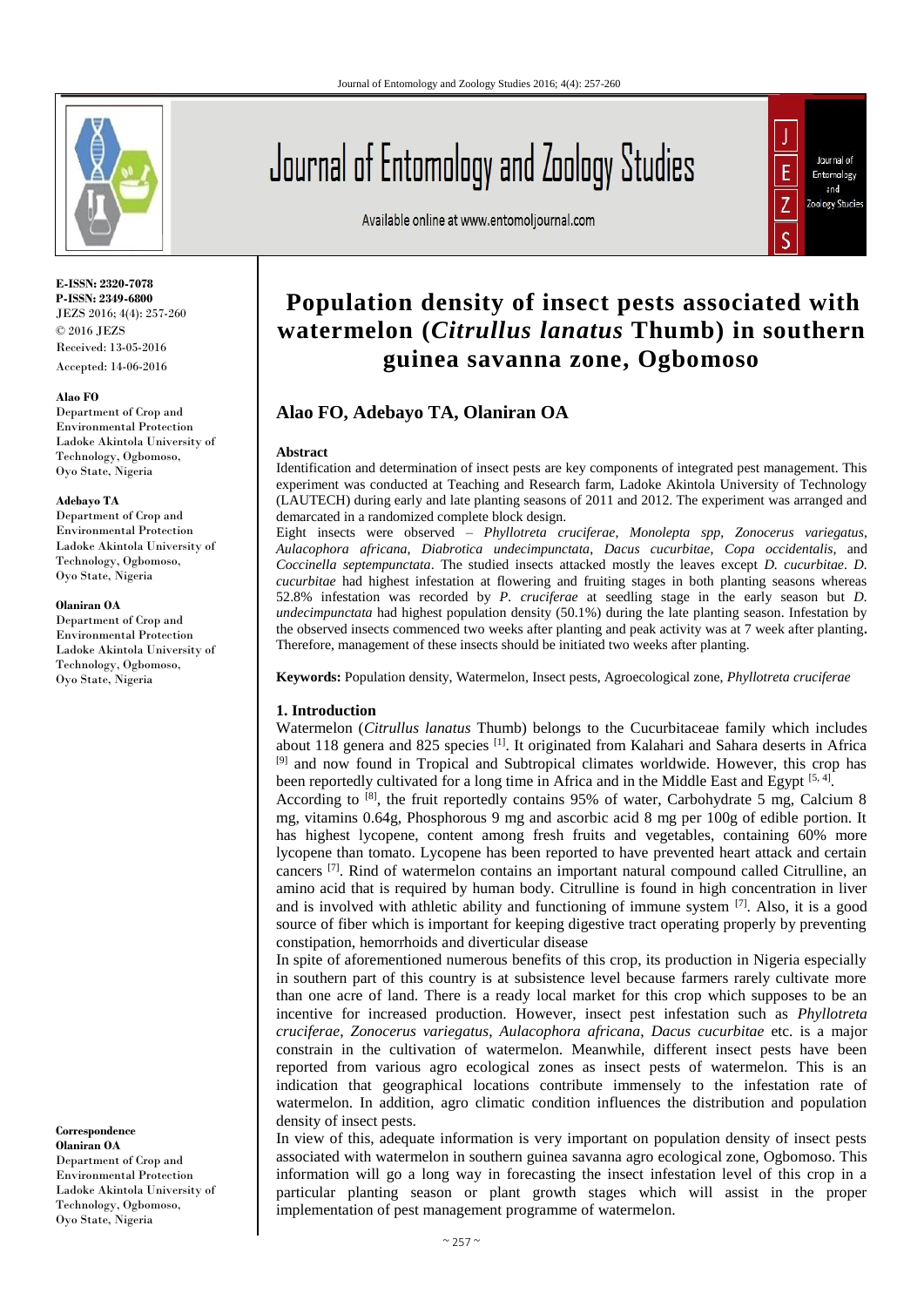Therefore, this experiment was conducted to identify different insect pests of watermelon, infestation rate and their distribution along the plant growth stages.

## **2. Materials and Methods**

**2.1 Survey of insect pests**: This experiment was carried out during the early and late planting seasons of 2011 and 2012. Watermelon seeds (Sugar baby) were deliberately planted in those selected plots. 3 to 4 seeds were dropped per hole which was later thinned to 1 plant per stand. 15 plots were arranged and demarcated in a randomized complete block design. Each plot had four plants rows out of which the two middle plant rows were tagged for insect sampling. The activities of the insects were closely monitored from 2 weeks after planting. However, serious attention was paid to the abundance of insects at vegetative, flowering and fruiting stage of the plant. Throughout the experimental trial, the use of insecticide was avoided. Sampling of the insect was done at two-week interval with a view to study the fluctuation of pest populations. Visual sampling of the insects was done early in the morning per plot when they were relatively inactive and each insect was counted visually per plot. Different insect species collected were taken to Environmental Biology Department, University Ibadan, Oyo state for identification.

**2.2 Data Analysis:** Data collected were subjected to analysis of variance and significant difference was separated with Duncan Multiple Range Test at 5% probability level.

#### **3. Result**

#### **3.1 Effect of seasonal variation on insect pests associated with watermelon**

The data presented in table 1 suggest that *P. cruciferae* beetle constituted major economic damage to the leaves at vegetative stage during early season when compared with other insects but there was no significant difference (P<0.05) in the infestation rate by *P. cruciferae* and *Monolepta* spp during the late season. However, *Monolepta* spp and Lady beetle significantly attacked the leaves when compared with other insects except *P. cruciferae* in the early season. This result also shows that *Z. variegatus* and *D. undecimpunctata* had the same significant infestation rate on leaves. Similar trend was observed between *A. africana* and *C. occidentalis*. Meanwhile, *D. cucurbitae* was not observed on leaves in both seasons. During the late season, the results show that *D. undecimpunctata* had the highest significant infestation (50.1%) which was followed by *P. cruciferae* (34.4%). No significant difference was detected between *A. africana* and *C. occidentalis* likewise Lady beetle and *Z. variegatus*. This clearly suggests that planting season also dictates the level of insect infestations.

In respect to flowering stage, *D. cucurbitae* had highest infestation (15.8%) in both planting seasons but in the early planting season *P. cruciferae* was ranked next to *D. cucurbitae* (22.8%) whereas *Monolepta* spp and *C. occidentalis* were observed to have caused significant damage to the flowers, based on this it was ranked as the second major insect during the late planting season. The least population density of *Z. variegatus* was recorded during the early planting season and no infestation was observed by this insect in the late planting season. However, infestation rate by *Monolepta* spp and *D. undecimpunctata* was significantly the same in the early season but in the late season, *D. undecimpunctata* had significant lower infestation than *Monolepta* spp during the early planting season

|              | <b>Insects</b>       | Leaves $(\% )$     | Flowers $(\% )$    | Fruits $(\% )$    |  |
|--------------|----------------------|--------------------|--------------------|-------------------|--|
| Early Season | P. crucifera         | $52.8^{\rm a}$     | 22.8 <sup>b</sup>  | 45.6 <sup>b</sup> |  |
|              | Monolepta spp        | 50.6 <sup>ab</sup> | 16.0 <sup>d</sup>  | 2.2 <sup>d</sup>  |  |
|              | Lady beetle          | $45.4^{b}$         | 7.8 <sup>f</sup>   | 0.0 <sup>d</sup>  |  |
|              | Z. variegatus        | $37.5^{\circ}$     | 4.1 <sup>g</sup>   | 0.0 <sup>d</sup>  |  |
|              | D. undecimpunctata   | $36.6^\circ$       | 16.8 <sup>d</sup>  | 6.0 <sup>dc</sup> |  |
|              | A. africana          | $30.6^{\rm d}$     | 19.8 <sup>c</sup>  | 0.0 <sup>d</sup>  |  |
|              | C. occidentalis      | 30.0 <sup>d</sup>  | 10.7 <sup>e</sup>  | 10.8 <sup>c</sup> |  |
|              | <b>B.</b> cucurbitae | 0.0 <sup>e</sup>   | 25.8 <sup>a</sup>  | 55.0 <sup>a</sup> |  |
| Late Season  | P. crucifera         | $34.4^{b}$         | 7.3 <sup>d</sup>   | 1.6 <sup>de</sup> |  |
|              | Monolepta spp        | 32.0 <sup>b</sup>  | 13.4 <sup>b</sup>  | 2.5 <sup>d</sup>  |  |
|              | Lady beetle          | 24.9 <sup>c</sup>  | $2.0^\circ$        | 0.0 <sup>e</sup>  |  |
|              | Z. variegatus        | $28.1^\circ$       | 0.0 <sup>f</sup>   | 0.0 <sup>e</sup>  |  |
|              | D. undecimpunctata   | 50.1 <sup>a</sup>  | 10.9 <sup>c</sup>  | 8.5 <sup>b</sup>  |  |
|              | A. africana          | $33.5^{b}$         | 7.3 <sup>d</sup>   | $6.7^\circ$       |  |
|              | C. occidentalis      | $33.5^{b}$         | 14.6 <sup>ab</sup> | 6.9 <sup>cb</sup> |  |
|              | <b>B.</b> cucurbitae | 0.0 <sup>d</sup>   | $15.8^{\rm a}$     | 49.6 <sup>a</sup> |  |

**Table 1:** Percentage occurrence of insects on watermelon (*Citrullus lanatus* Thumb) plant parts

Means with the same alphabet(s) along the column are not significantly different at 5% probability using DMRT.

Similarly, *D. cucurbitae* had highest infestation at fruiting stage. Meanwhile, *P. cruciferae* which was ranked next to *D. cucurbitae* attacked freshly emerged young fruits in the early season.

The data also suggest that the roots and stems were not attacked by the studied insects.

Comparatively, that the population density of insects reportedly observed during early season was relatively higher than that of late season meaning that more damage would be done to this crop in the early season due to the fact that rate of insect infestation has direct effect on the kind of damage being done to the crop. And also, more insects were found on leaves than other plant parts in both seasons.

#### **3.2 Distribution of insect pests in respect to week after planting**

*Z. variegatus* infestation commenced at 3rd week after planting (WAP) during early season whereas in the late planting season Z. variegatus infestation started at 5<sup>th</sup> WAP. Meanwhile, infestation of *P. crucifera* started at seedling stage in both seasons. It was also observed that *P. crucifera*e infestation increased as the week after planting increased but there was a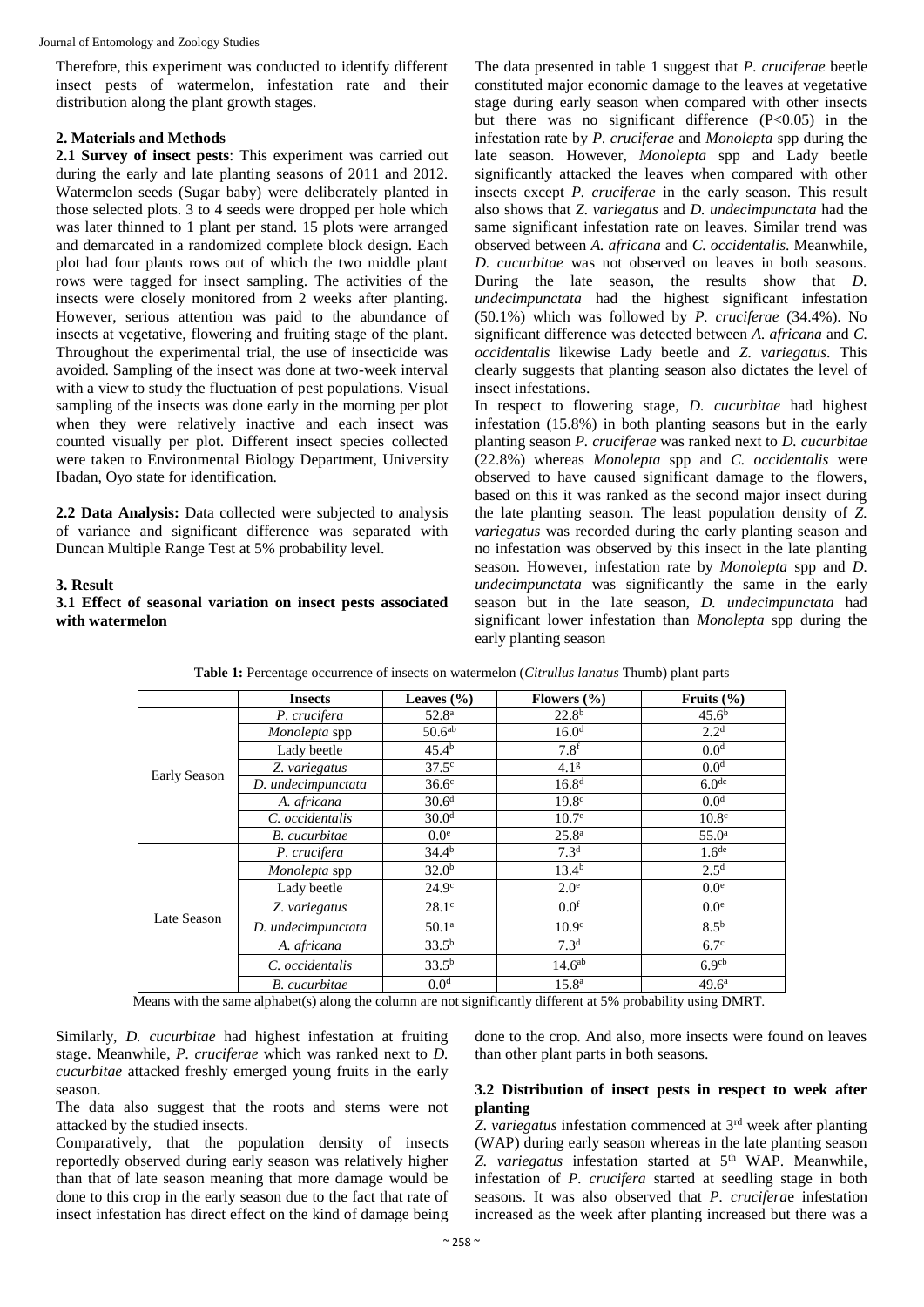decrease in the infestation level as the number of flowers increased.

*D. undecimpunctata* was not observed at 3<sup>rd</sup>and 11<sup>th</sup> WAP during early planting season whereas M*onolepta spp* commenced the infestation of this crop at 3rd WAP in the early season but it was not observed at this period in the late season. However, the peak activity of these insects was detected at  $7<sup>th</sup>$ WAP in throughout the study period.

During the early season, there was no significant difference in the infestation of *C. occidentalis* starting from 5<sup>th</sup> and 9<sup>th</sup> WAP but in the late season, infestation was significantly higher at 7 and 9<sup>th</sup> WAP. No infestation was observed at 3<sup>rd</sup> and 11<sup>th</sup> WAP.

During early season, Lady beetle infestation reached its peak at 7<sup>th</sup> and 9<sup>th</sup> WAP but in the late season the peak was observed at 7th WAP. However, *A. africana* population density was considerably high at  $5<sup>th</sup>$  and  $7<sup>th</sup>$  WAP in both seasons. Meanwhile, *B. cucurbitae* was not observed at 3<sup>rd</sup> and 5<sup>th</sup> WAP.

| Table 2: Distribution of insect pests associated with watermelon in respect to week after planting |  |  |  |
|----------------------------------------------------------------------------------------------------|--|--|--|
|----------------------------------------------------------------------------------------------------|--|--|--|

|                 | Weeks | Z. variegatus      | P. cruciferae     | D.<br><b>Undecimpunctata</b>   | Monolepta spp.    | occidentalis      | Ladv<br>Beetle.   | А.<br>africana     | B.<br>cucurbitae  |
|-----------------|-------|--------------------|-------------------|--------------------------------|-------------------|-------------------|-------------------|--------------------|-------------------|
| Early<br>Season |       | 1.00 <sup>cd</sup> | 2.67 <sup>c</sup> | 0.00 <sup>c</sup>              | 2.00 <sup>c</sup> | 0.00 <sup>b</sup> | 0.00 <sup>d</sup> | 0.33 <sup>d</sup>  | 0.00 <sup>d</sup> |
|                 |       | 2.33 <sup>b</sup>  | 5.00 <sup>b</sup> | $3.33^{b}$                     | 4.00 <sup>b</sup> | 2.00 <sup>a</sup> | 2.67 <sup>b</sup> | 3.33 <sup>b</sup>  | 0.00 <sup>d</sup> |
|                 |       | 4.00 <sup>a</sup>  | 6.67 <sup>a</sup> | 5.00 <sup>a</sup>              | 6.00 <sup>a</sup> | 2.00 <sup>a</sup> | 4.00 <sup>a</sup> | 5.00 <sup>a</sup>  | 7.00 <sup>a</sup> |
|                 |       | $1.33^{bc}$        | 2.67 <sup>c</sup> | 2.67 <sup>b</sup>              | 1.67 <sup>c</sup> | 2.00 <sup>a</sup> | 4.00 <sup>a</sup> | 2.33 <sup>c</sup>  | 5.67 <sup>b</sup> |
|                 |       | 0.00 <sup>d</sup>  | 0.00 <sup>d</sup> | 0.00 <sup>c</sup>              | 0.00 <sup>d</sup> | 0.67 <sup>b</sup> | 1.33 <sup>c</sup> | 0.00 <sup>d</sup>  | 4.00 <sup>c</sup> |
| Late<br>Season  |       | 0.00 <sup>b</sup>  | $1.00^{bc}$       | $2.33^{b}$                     | 0.00 <sup>c</sup> | 0.00 <sup>c</sup> | 0.004             | 0.00 <sup>c</sup>  | 0.00 <sup>c</sup> |
|                 |       | 1.00 <sup>ab</sup> | 1.67 <sup>b</sup> | 4.00 <sup>b</sup>              | 1.67 <sup>b</sup> | 1.00 <sup>b</sup> | 3.33 <sup>b</sup> | 2.67 <sup>a</sup>  | 0.00 <sup>c</sup> |
|                 |       | 2.00 <sup>a</sup>  | $3.33^{a}$        | 6.67 <sup>a</sup>              | 2.67 <sup>a</sup> | 2.00 <sup>a</sup> | 5.00 <sup>a</sup> | 2.00 <sup>ab</sup> | $5.33^{a}$        |
|                 | Q     | 1.00 <sup>ab</sup> | 0.33 <sup>c</sup> | 2.67 <sup>b</sup>              | 1.33 <sup>b</sup> | $2.33^{a}$        | 2.67 <sup>b</sup> | 1.33 <sup>b</sup>  | 6.67 <sup>a</sup> |
|                 |       | 0.00 <sup>b</sup>  | 0.00 <sup>c</sup> | 0.00 <sup>c</sup><br>- - - - - | 0.00 <sup>c</sup> | 0.00 <sup>c</sup> | 1.33 <sup>c</sup> | 0.00 <sup>c</sup>  | 3.33 <sup>b</sup> |

Means with the same alphabet(s) along the column are not significantly different at 5% probability using DMRT.

#### **4. Discussion**

Insect pests have been described as the major factor militating against the cultivation of crops. Therefore, it has become necessary to study the level of insect infestation in the cultivation of watermelon and this give an insight to when the control programme would be established. Throughout the course of this study, different insects were observed on the field but eight insects were considered as the major insects of this target crop such as Flea beetle (*P. cruciferae*); Grasshopper (*Z. variegatus*); spotted beetle (*D. undecimpunctata*); Lady beetle (*C. septempunctata*); Red pumpkin beetle (*A. africana*); melon fruit fly (*D. cucurbitae*); *C. occidentalis* and *Monolepta* spp. All the observed insects are leaf-feeding insects except *D. cucurbitae*, they defoliated the cotyledons of the leaves however, their defoliating potential decreased as the leaf canopy increased. This is an indication that the observed insects preferred feeding on the newly emerged leaves. This observation agrees with Indra and Kamini [6] who reported that adult flea beetles feed on the cotyledons and leaves of young plants which resulted into a short-hole effect. However, during the flowering stage, majority of these insects such as *P. cruciferae*, *D. undecimpunctata*, *Monolepta*, *A. africana* and *C. occidentalis* abandoned the matured leaves and started feeding on the flowers leading to defoliation thereby prevented the pollination of the flowers by the honeybees. In addition to this, they were also found on young emerged fruits especially *P. cruciferae* and *D. undecimpunctata* though serious damage was not done to the flowers and fruits compared with the leaves. This observation is in line with Yamaguchi [11] who reported that *Aulacophora foveicophora* caused 35-75% damage to all cucurbits at seedling stage. According to Dent [2] the larvae of *P. cruciferae* live in the soil and feed on the roots of the host plants but this observation was not detected throughout the studied period. Among the observed insects, *D. cucurbitae* is being considered as the most destructive insect due to the fact that it attacked the economic parts of this crop i.e. flowering and fruiting stages. Destructive activity of this insect can be described as indirect effect because this insect oviposit on

flowers, young and matured fruits of this crop and the activity led to the flower abortion, young fruits and matured fruits and the larvae stage of this insect feed on the stated parts of this plant. The previous research work by Dhillion  $[3]$  has shown that melon flies caused damage to the crops through oviposition in fruit and soft tissues of vegetative parts of hosts and the larval tunnels provide entry points for bacteria and fungi thereby cause the fruit to rot. Weems and Heppner [10] also support the fact that the eggs are laid on unopened flowers and the larvae successfully develop in the tap roots, stems and leaf stalks.

Throughout the experimental trial, it was observed that insect infestation commenced at 3rd WAP and the infestation was relatively low at 11th WAP meanwhile the infestation was discovered to be relatively higher at  $7<sup>th</sup>$  WAP. Variation in the level of infestation can be attributed to the availability of feeds for the observed insects. Therefore management of these insects must take its effect from the 3rd WAP in order to have the effective control of both pre-flowering and post-flowering insect pests of this crop.

Comparatively, the observation shows that the population density of these insects abnormally higher in the early season than late season meaning that more damage would be done to this crop in the former because there is direct relationship between the insect infestation and damage <sup>[2]</sup>. And also, more insects were found on the leaves than other parts of the plant in both planting seasons.

#### **5. References**

- 1. Dane F, Liu J. Diversity and Origin of Cultivated and Citron Type Watermelon (*Citrullus lanatus*). Genet Resour Crop Evol. 2007; 54:1255-1265.
- 2. Dent D. Yield loss assessment. Chapter 3 in Insect pest management. C.A.B. International, Redwood Press, Wiltshire, UK, 1991.
- 3. Dhillion MK, Singh R, Naresh JS, Sharma HC. The melon fruits fly, *Bactrocera cucurbitae:* a review of its biology and management. Journal of Insects Science. 2005; 5:40. available online: insect science.org 15.40